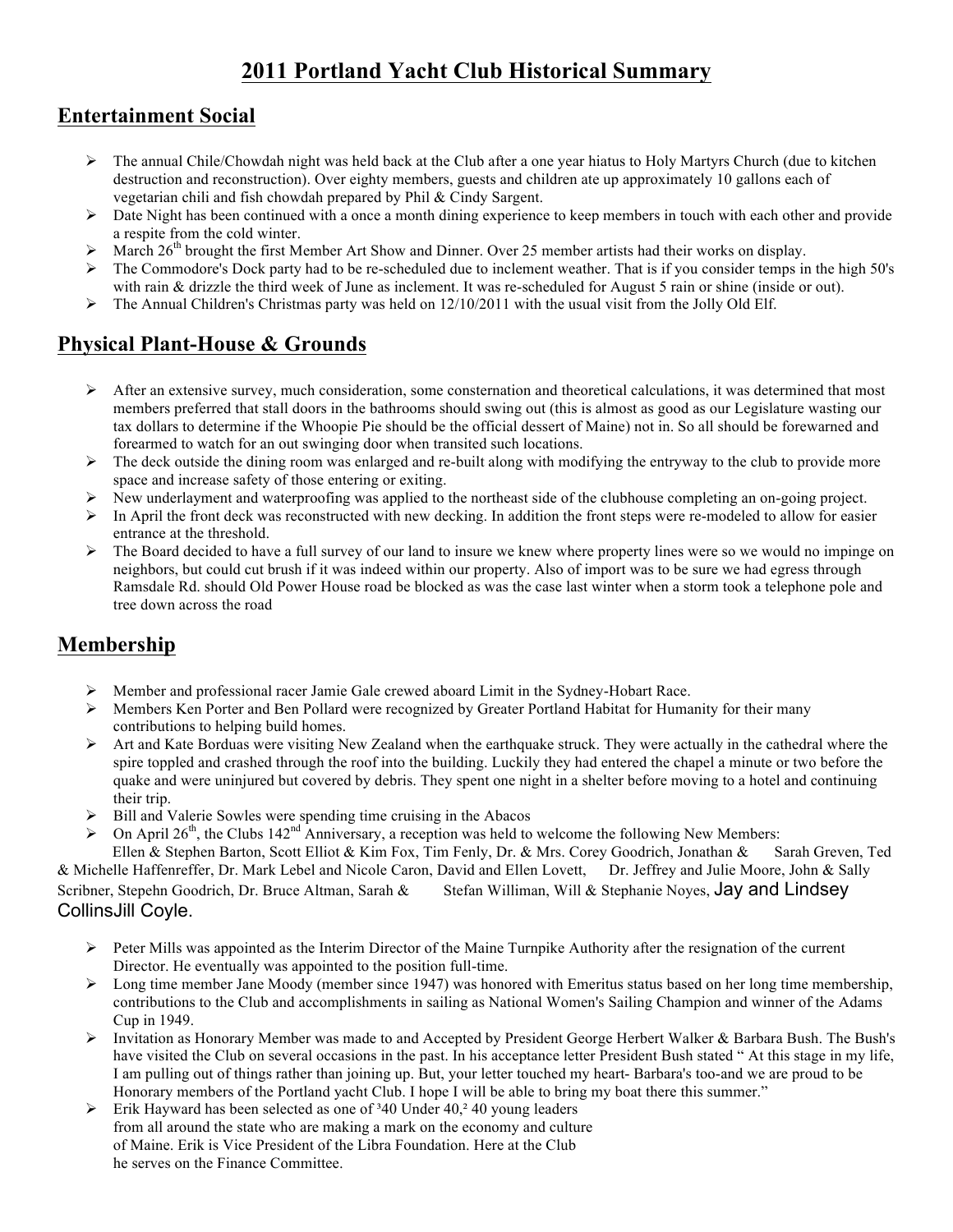- $\triangleright$  As part of an effort to gather oral history, a lengthy interviews was held with former longtime member John Payson and Emeritus Member Jane Moody. The entire event was taped and made available for members to view via the Internet. Many interesting facts and also some very funny stories were included.
- Ø With sadness we learned of the death of David Kendall in a boating accident. He was returning to Falmouth after competing in the Marion-Bermuda Race in Querencia, his Alden 44.
- $\triangleright$  A new and updated web-site was launched on the anniversary of the first lunar landing. This site should be more accessible, easier to use and will contain a "Members Only" section.
- $\triangleright$  Jamie Gale continues his professional off-shore racing career with new management responsibilities. He spent the summer in Newport, RI and San Francisco, CA managing and racing Vesper a TP 52. Vesper recently won the Rolex Big Boat Series.
- $\triangleright$  Annual Meeting
	- $\triangleright$  Dues were increased by \$100 for regular members for 2012
	- $\triangleright$  The Commodore reviewed the work of a committee to develop a PYC Charitable Foundation focused on education and community
	- $\triangleright$  The following members who passed in 2011 were remembered:

Shirley Babb, Marjorie Cardente, Jim Dodd, Herbert Holmes, David Kendall, George Lord, Sue Lippoth, Will Mulkern, Timoth O'Donovan, John Robinson, Phil Rose, Ann Marie Sitzman

- $\triangleright$  Gary Vogel was recognized as the Volunteer of the Year for his many contributions and on-going legal advice
- Ø Jim and Leigh Palmer were recognized with the PYC Racer of the Year Award for their outstanding season in PYC sponsored races

#### **Education**

- $\triangleright$  April & may saw three Educational Seminars conducted:
	- $\triangleright$  Fire Extinguisher Safety and Maintenance
	- $\triangleright$  Cruising Tips for Those New to New Cruising
	- Ø Racing Instruction for Those That Have Not Raced
- $\triangleright$  The Board of Directors has voted in concept to establish the Portland Yacht Club Education Foundation. The aim is provide a vehicle through which members can make tax-deductible contributions to support educational programs offered both to Club members and the general community. Many other clubs have established foundations and have found them to be valuable in carrying out their mission.
- $\triangleright$  In the fall the Education Committee offered a class in Half-Hull carving. The class will be taght by member Michael Grishman, an expert woodworker. The class will be held in the winter of 2012 if at least 3 participants sign up and a maximum of 4.

#### **Race**

- $\triangleright$  Tuesday May 17, 2011 brought the first Etchells weekly race. Temps were in the high 40's. Weather was dismal with mist, fog and occasional rain. Yet nine hearty skippers and crew spent a couple hours getting in 2 races before returning to the Club for post race refreshments and drying out.
- Ø June brought the Pilot Series and then the Schooner Trophy Race followed shortly thereafter in early July.
- $\triangleright$  Julu14 marked a new high in Thursday night races with over 50 boats participating. The boats had 30 Junior sailors from the PJYC on board to participate and in many instances give the old time skippers some advice that improved their racing.
- $\triangleright$  August 4<sup>th</sup> will be a first Ladies Night for the Thursday series. All members of the "Fairer Sex" are invited to take the helm and show the guys how to do it. Flowers and prizes will be awarded.

### **Cruise**

- $\triangleright$  The first cruising event was a scheduled rendezvous in Boothbay Harbor the third week of June for Windjammer Days. The USS Oak Hill (LSD 51) was there to help celebrate with scheduled stops in Gloucester and Boston, MA before returning to its home port at Little Creek, VA. The writer's son-inlaw is the Senior Engineering Chief on this 600 foot vessel with a total of 125,000 horsepower between 4 main engines and two generators. We met him Boothbay for dinner.
- $\triangleright$  The Summer Cruise departed on July16 with the first stop in Boothbay. They were met with two weeks of some of the most beautiful Maine summer weather that anyone can remember in years. Virtually no,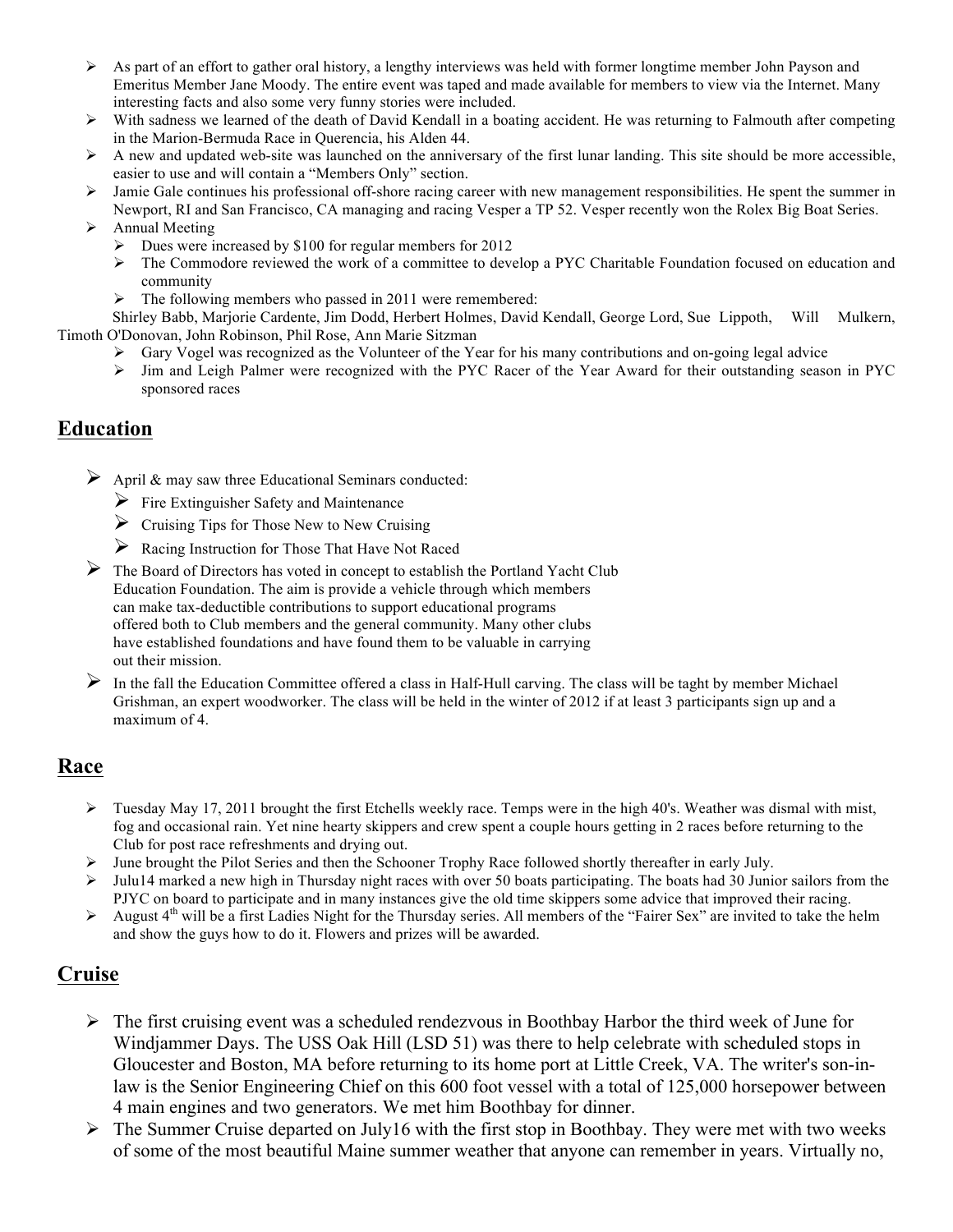fog, no rain and lovely breezes, but not too high to make the seas uncomfortable.

Ø Cruise Captain Maya Cohen reported from somewhere on the Maine Coast: We have 4 boats on the Fall Cruise, with 2 more boats joining us tomorrow. I still marvel at the energy and loyalty of a group of yachtsmen. Mylan and I had engine coolant problems today. As a group of 4 boats we were planning to head to Wiscasset. 40 minutes into the trip I discovered a coolant leak. I notified the 3 boats: we're turning back. Coolant leak. Head to Wiscasset without us, meet you at Five Islands as planned. Our friends had another idea. One boat rafted with us at anchor (in the river) and investigated the problem. The other 2 boats dropped anchor and waited – patiently. 30 minutes later, we set our rafted expert free, hauled anchor, and we ALL made it to Wiscassett together. One team -- no one left behind. We had a great time in Wiscasset, ate much, shopped too little. At 1550 we headed down the Sheepscot with a favorable tide, and arrived, in formation, at Five Islands. New friends from the FIYC helped each of us onto a mooring, we ALL met for sun downers (plus a wait-listed prospective member), chatted about the last 2 days, and smiled. It's all good. Friends. boats .... and friends. I thank the Greater Powers of the Universe for such great friends .... and the coast of Maine.

#### **Junior Yacht Club**

 $\triangleright$  The waters off East End Beach were busy busy busy during the week of July18th as SailMaine and PYC co-hosted the Junior Olympic Sailing Festival Northeast, part of a

nationwide series of regattas for youth. The goals are to promote the enjoyment of sailing and development of skills as well as provide an Olympic pathway for junior sailors. In 2011, Junior Olympics events are planned across the continental United States and in Hawaii. Over 4,000 sailors are expected to participate.

PYC Junior Sailing Director Kelly Franklin and several coaches were much in evidence not just to guide our sailors but to help with the organization and execution of the Festival. Race Officer Tim Tolford spent many hours in the meeting rooms and on the water to help make this event a success. He was joined by other PYC volunteers; I regret I don't have all the names at hand.

PYC competitors showed their skill and persistence throughout the Festival. Here is a summary of how they did;

#### RWB OPTI:

Ben Palmer, 1st overall and 1st in Blue Fleet Cameron Loncoski, 4th overall and 3rd in Red Fleet Audrey Morin, 5th overall and 2nd in Blue Fleet Caleb Robinson, 6th overall and 3rd in Blue Fleet Lucy Alexander, 8th overall and 4th in Red Fleet Cooper Siepert, 12th overall and 5th in Red Fleet Emmitt Zinn, 14th overall and 9th in Blue Fleet Elizabeth Babcock, 24th overall and 16th in Blue Fleet

GREEN FLEET OPTI: Eric Heilshorn, 1st place George Holt, 5th place

420 RACE: Tily Milburn and Anna Morin, 5th place Teddy Farnsworth and Emma Mooradian, 8th place

GREEN FLEET 420: Olivia Baranowski and Malia White, 4th place

 $\triangleright$  Long-time Launch Operator Chris Poole, a senior from Falmouth, will be skippering in October championship. Poole, who raced at the Portland Yacht Club growing up, spent the summer perfecting his skills as one of six interns at the Chicago Match